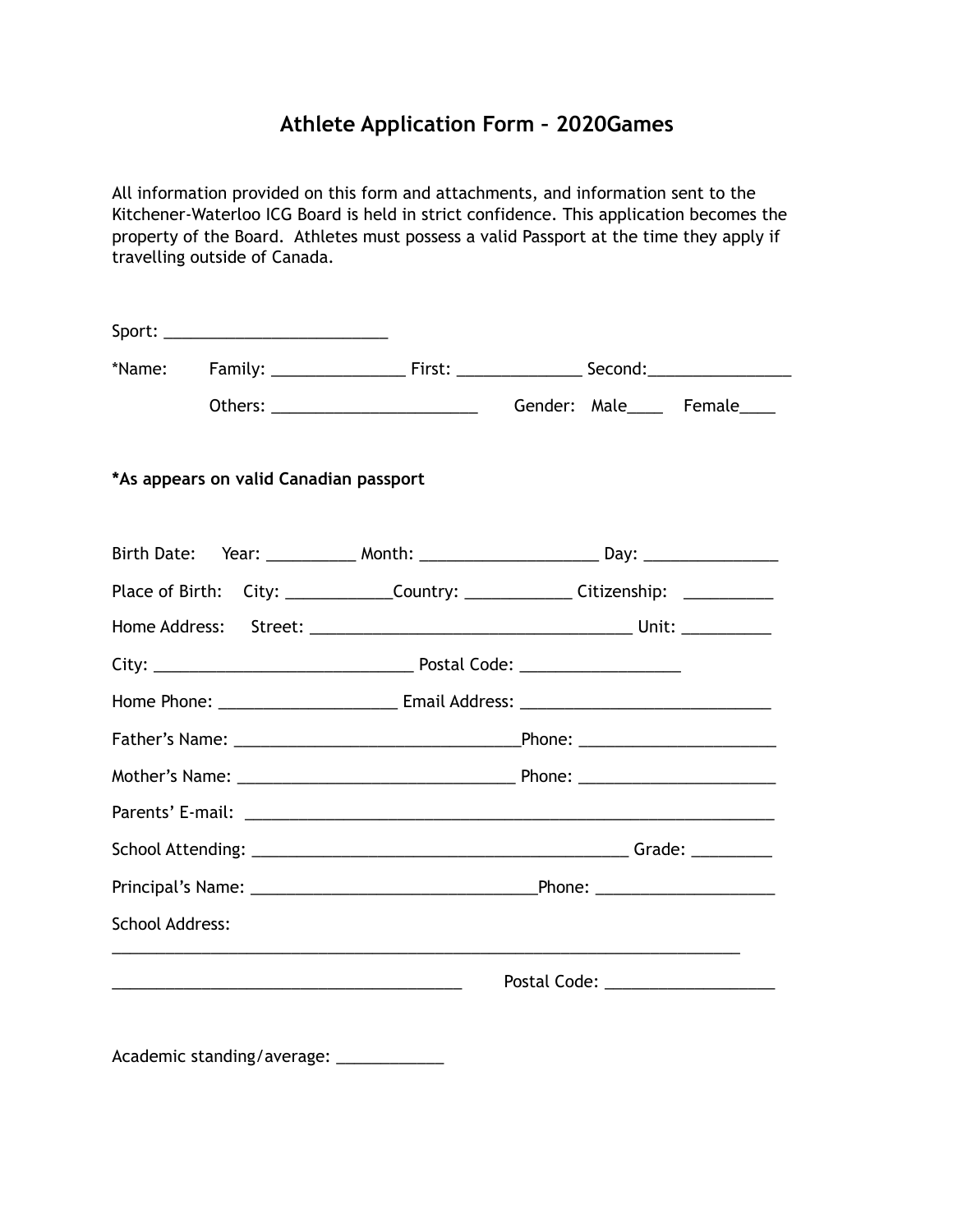Activities/clubs in which you have participated and/or are participating now

| <u> 1989 - Andrea Santa Andrea Andrea Andrea Andrea Andrea Andrea Andrea Andrea Andrea Andrea Andrea Andrea Andr</u>             |
|----------------------------------------------------------------------------------------------------------------------------------|
|                                                                                                                                  |
| Community:                                                                                                                       |
|                                                                                                                                  |
|                                                                                                                                  |
|                                                                                                                                  |
|                                                                                                                                  |
|                                                                                                                                  |
|                                                                                                                                  |
| Volunteer experiences:                                                                                                           |
|                                                                                                                                  |
|                                                                                                                                  |
|                                                                                                                                  |
|                                                                                                                                  |
|                                                                                                                                  |
|                                                                                                                                  |
| Past travel experience (including year, where, with whom you traveled, i.e. family, school,<br>sports, other organization, etc.: |
|                                                                                                                                  |
|                                                                                                                                  |
|                                                                                                                                  |
|                                                                                                                                  |
|                                                                                                                                  |
|                                                                                                                                  |